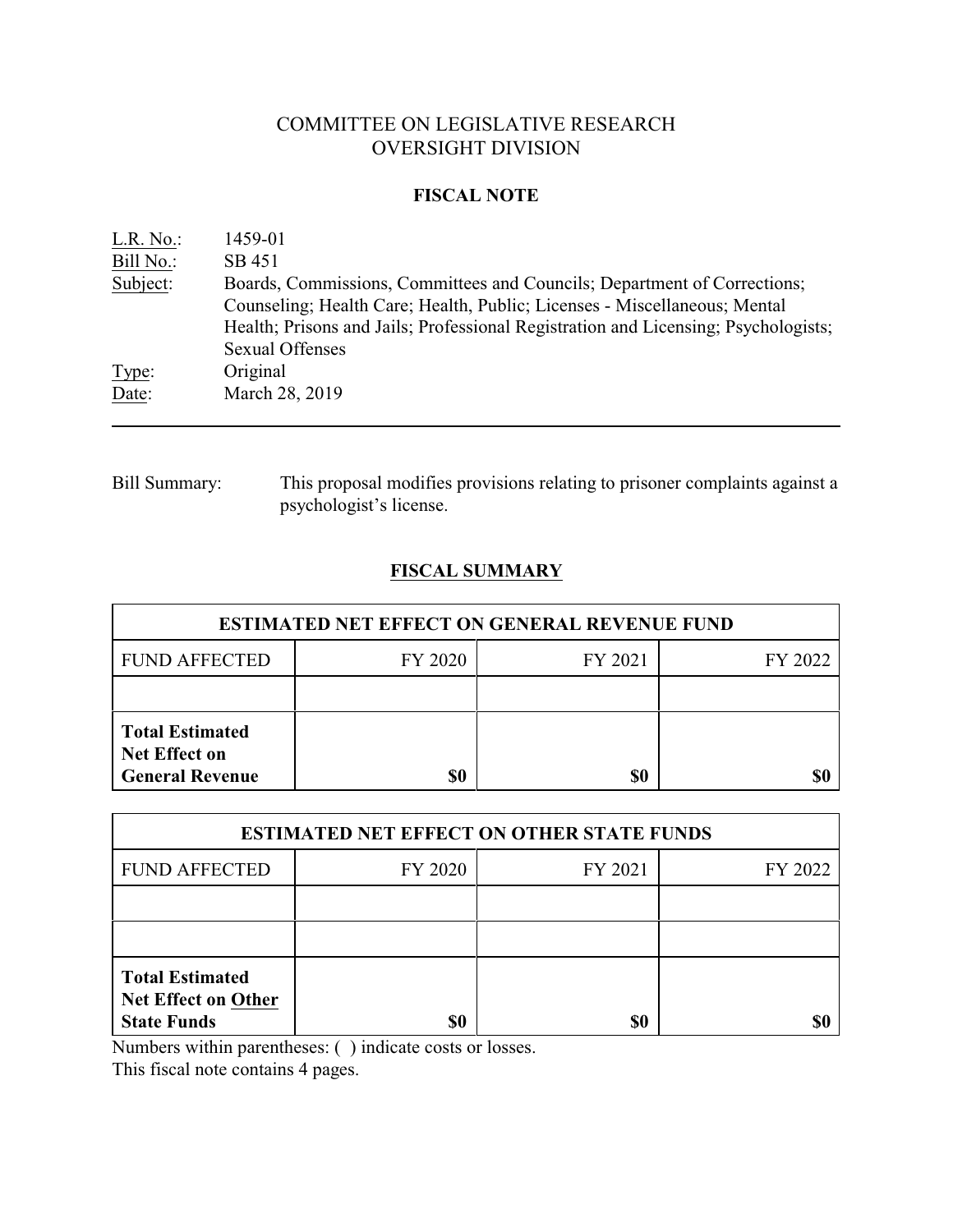| <b>ESTIMATED NET EFFECT ON FEDERAL FUNDS</b>                               |         |         |         |  |
|----------------------------------------------------------------------------|---------|---------|---------|--|
| <b>FUND AFFECTED</b>                                                       | FY 2020 | FY 2021 | FY 2022 |  |
|                                                                            |         |         |         |  |
|                                                                            |         |         |         |  |
| <b>Total Estimated</b><br><b>Net Effect on All</b><br><b>Federal Funds</b> | \$0     | \$0     |         |  |

| <b>ESTIMATED NET EFFECT ON FULL TIME EQUIVALENT (FTE)</b>    |         |         |         |  |
|--------------------------------------------------------------|---------|---------|---------|--|
| <b>FUND AFFECTED</b>                                         | FY 2020 | FY 2021 | FY 2022 |  |
|                                                              |         |         |         |  |
|                                                              |         |         |         |  |
| <b>Total Estimated</b><br><b>Net Effect on</b><br><b>FTE</b> |         |         |         |  |

 $\Box$  Estimated Net Effect (expenditures or reduced revenues) expected to exceed \$100,000 in any of the three fiscal years after implementation of the act.

| <b>ESTIMATED NET EFFECT ON LOCAL FUNDS</b> |         |         |         |
|--------------------------------------------|---------|---------|---------|
| <b>FUND AFFECTED</b>                       | FY 2020 | FY 2021 | FY 2022 |
| <b>Local Government</b>                    | \$0     | \$0     | \$0     |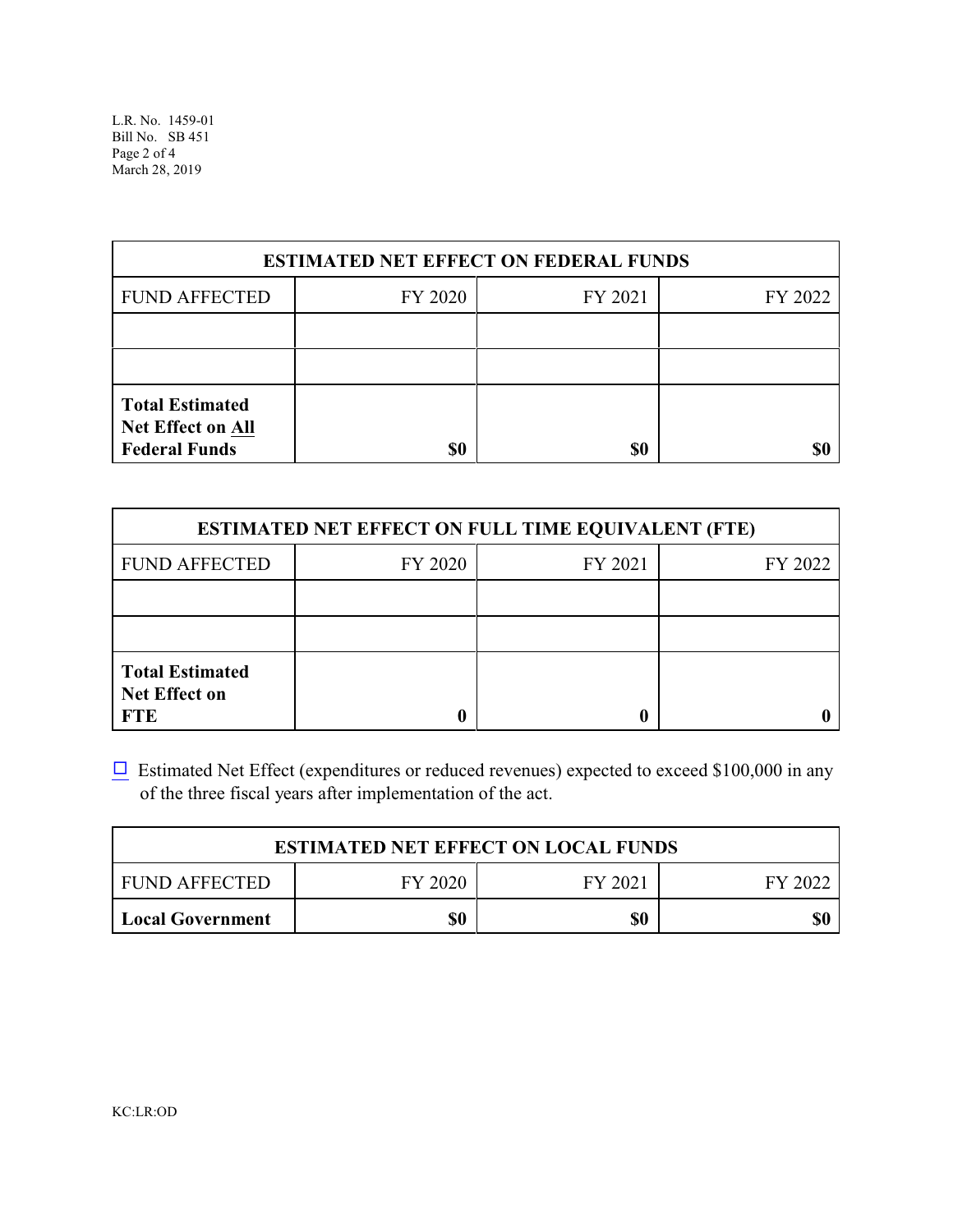L.R. No. 1459-01 Bill No. SB 451 Page 3 of 4 March 28, 2019

### **FISCAL ANALYSIS**

#### ASSUMPTION

Officials from the **Department of Insurance, Financial Institutions and Professional Registration**, the **Department of Corrections**, the **Department of Health and Senior Services**, the **Department of Social Services** and the **Department of Mental Health** each assume the proposal will have no fiscal impact on their respective organizations.

**Oversight** notes that the above mentioned agencies have stated the proposal would not have a direct fiscal impact on their organization. Oversight does not have any information to the contrary. Therefore, Oversight will reflect a zero impact on the fiscal note.

| <b>FISCAL IMPACT - State Government</b> | FY 2020<br>$(10 \text{ Mo.})$ | FY 2021    | FY 2022                       |
|-----------------------------------------|-------------------------------|------------|-------------------------------|
|                                         | $\underline{\underline{\$0}}$ | <u>\$0</u> | $\underline{\underline{\$0}}$ |
| FISCAL IMPACT - Local Government        | FY 2020<br>$(10 \text{ Mo.})$ | FY 2021    | FY 2022                       |
|                                         | $\underline{\underline{\$0}}$ | <u>\$0</u> | <u>\$0</u>                    |

#### FISCAL IMPACT - Small Business

No direct fiscal impact to small businesses would be expected as a result of this proposal.

#### FISCAL DESCRIPTION

The proposed legislation appears to have no direct fiscal impact.

This legislation is not federally mandated, would not duplicate any other program and would not require additional capital improvements or rental space.